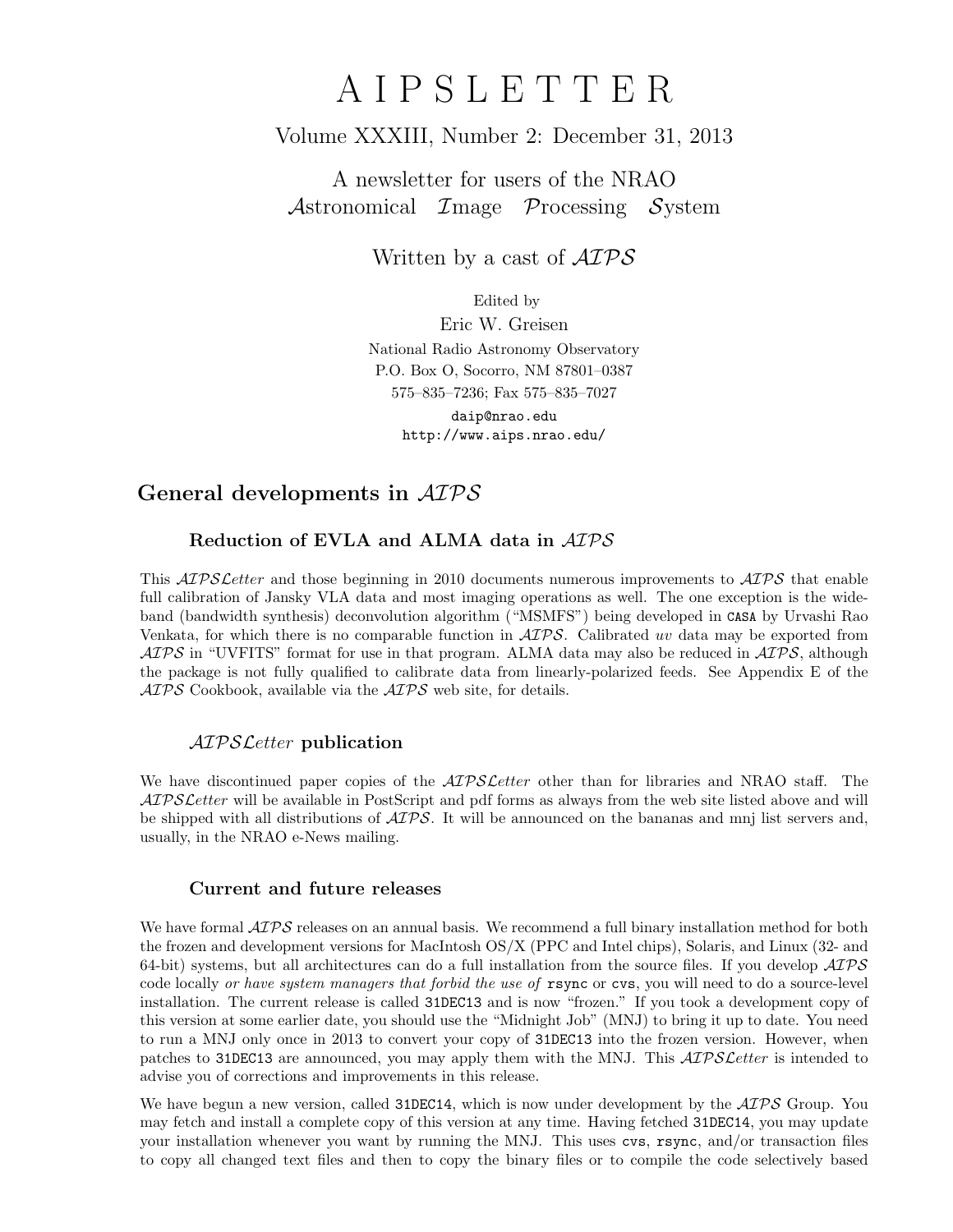on the code changes and compilations we have done. We expect users to take their source-only or binary version of 31DEC14 ATPS over the Internet (via anonymous ftp). Both versions require you to copy the installation procedure install.pl via ftp; the source-only version also requires you to ftp the 115-Mbyte 31DEC14.tar.gz compressed tar file. Linux sites will almost certainly have cvs installed; other sites may have installed it along with other GNU tools. Secondary MNJs will still be possible using ssh or rcp or NFS as with previous releases. We have found that cvs works very well, although it has one quirk. If a site modifies a file locally but in an  $\mathcal{AIPS}$ -standard directory, cvs will detect the modification and attempt to reconcile the local version with the NRAO-supplied version. This usually produces a file that will not compile or run as intended. Use a new name for the task or put a copy of the task and its help file in a private disk area instead.

 $\mathcal{AIPS}$  is now copyright ( $\odot$  1995 through 2013 by Associated Universities, Inc., NRAO's parent corporation, but may be made freely available under the terms of the Free Software Foundation's General Public License (GPL). This means that User Agreements are no longer required, that AIPS may be obtained via anonymous ftp without contacting NRAO, and that the software may be redistributed (and/or modified), under certain conditions. The full text of the GPL can be found in the 15JUL95 AIPS Letter and is included with every distribution in file \$AIPS\_ROOT/release-name/COPYING.

#### Installing a new version

If compiling locally, new releases must be installed from the tar ball for that release. If using the binary installation, a full new installation must also be done with rsync. The cvs system used in the MNJ requires this. When installing a new  $\mathcal{AIPS}$  release in a system that already has a previous release, we recommend that install.pl be used and that the previous release be left in place, at least until the new installation has been verified. If you do this, then you will not have to re-edit the disk, printer, and tape lists and can simply skip all those pages in the install.pl menus. The old  $$HOME/$ .AIPSRC file may be left in place, but it will need to be edited. The lines giving the DOWNLOADED and UNPACKED parameters should be cleared and the CCOMOPT line should be changed to point to the current release rather than the previous one. If you have made a special version of do\_daily.host, you should preserve it under a new name and restore it after the install. If you have an odd set of  $\mathcal{AIPS}$  versions, the \$AIPS ROOT/AIPSPATH. \*SH files may need to be edited after the install to set the desired versions.

31DEC09 contains a change in the format of antenna files. Previous releases will not understand the antenna coordinates for arrays that were traditionally left-handed (VLBI primarily). The format change occurs automatically when any 31DEC09 or later antenna-file specific code reads the file, after which older releases will have difficulties. Note that the only version which we patch for major errors is 31DEC13; even 31DEC12 is no longer changed.

## Preview of coming attractions

The 31DEC14 release already contains a few changes that we decided were a bit risky or not needed in 31DEC13. APCAL will now loop over subarray. The format of the TGET/TPUT file was changed to incorporate the names, sizes, and types of the adverbs present in the file. Subsequent TGETs will change the values of these adverbs and report any differences between the TGET file and the current INPUTS file. This will prevent adverb values from being messed up by a TGET when there are new adverbs in the INPUTS file. RLDLY has the option to average solutions over all possible reference antennas rather than depending on just one. A new appendix to the CookBook has been completed. It is a simplified guide to EVLA P-band data reduction in AIPS. The EVLA and VLBA data reduction pipeline procedures have been brought up to date. After some more testing, they will be released in 31DEC14. BLSUM will soon have the ability to make real plot files in addition to, or instead of, its printer plots.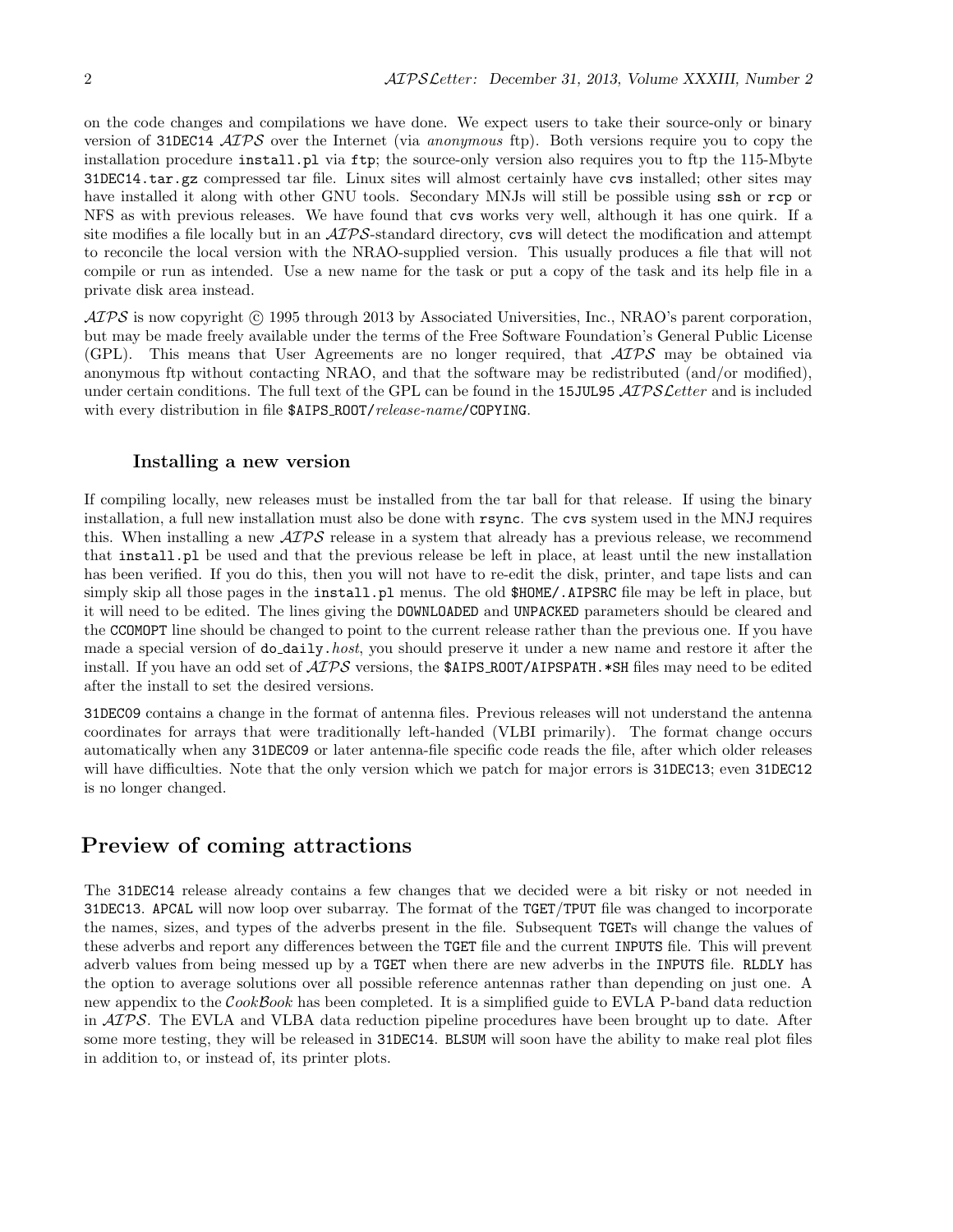## Improvements of interest to users in 31DEC13

We expect to continue publishing the  $ATPSLetter$  every six months along with the annual releases. There are several new tasks released in the last six months. New tasks in the last six months include BPWGT to use the bandpass table to estimate channel-dependent weights, HA2TI to convert data sets with hour angle as the "time" into true times, SNP2D to convert a single-channel phase calibration into a delay suitable for wide bandwidths, ALVAR to estimate the Allen variance of visibility phases, REIFS to convert a data set into multiple IFs allowing the new IFs to include data from more than one input IF, BDAPL to apply a BD table found by BLCHN to another data set, ZEMAN to fit Zeeman splitting models to image cubes with interactivity, and SPMOD to add spectral-line models to a uv-data set. See below for more details.

In the first six months of 31DEC13 the new tasks were RMFIT to fit polarization models to Q/U cubes interactively, DSKEW to remove coordinate skew from input (usually optical) images, FTFLG to edit uv data interactively in a frequency-time display with all baselines averaged, CLVLB to apply calibration to correct VLBI data for phase-stopping positions away from the pointing position, VLAMP to determine system temperature calibration for the phased VLA in VLBI observations, and PCVEL to include planetary velocities when correcting uv data spectra to be centered on a line at the source. The interactive Gaussian-fitting task XGAUS was overhauled to become a much more usable tool to fit large spectral cubes. The handling of more global coordinate types was expanded and brought up to more modern standards to handle images, primarily optical, now being brought into  $\mathcal{AIPS}$ . A fifth name group (IN5NAME, *et al.*) was added with new verbs GET5NAME, M5CAT, U5CAT, IM5HEAD, and Q5HEADER to support it.

Normally, bugs which appear in an  $\mathcal{AIPS}$  TST version and then are fixed in that same version before its release get little or no discussion in the  $\mathcal{AIPSLetter}$ . Since a rather large number of sites now install the TST version of  $\mathcal{A}TP\mathcal{S}$  during its development, this is somewhat of an oversight. We urge you to run the "Midnight Job" at least once after 31DEC13 is frozen to bring it up to date and to fix all bugs of this sort. We urge active sites to use the MNJ and, when something odd occurs, to examine CHANGE.DOC using the cgi tool available from the  $\mathcal{AIPS}$  documentation web page (http://www.aips.nrao.edu/aipsdoc.html). Please do not hesitate to e-mail daip@nrao.edu with any questions or suspicions that there are problems.

#### UV data

#### Primary calibration source spectra

Task SETJY is provided with the best possible fluxes and spectral shapes available. These parameters are provided by Rick Perley and Bryan Butler. In 2013, SETJY was given time-dependent fluxes for 3C48, 3C138, and 3C147, low frequency fluxes from Anna Scaife and George Heald, and spectra for the stable sources 3C123, 3C196, and 3C295. SETJY was also given a new option VANT to compute the velocity of each source at its first scan, like VCAL but with respect to a specified antenna rather than the center of the Earth. Bugs affecting the velocity computation were fixed.

Tasks BPASS and CPASS need to know source spectral index in order to correct the bandpass functions to a spectral index of zero. Both tasks were given knowledge of all spectral energy distributions known to SETJY. BPASS was corrected to allow separate spectral indexes for each calibration source and to fit the fluxes in the SU table for any calibration source not in the list of known sources. BPASS was also corrected for an error in separating closely-spaced scans.

- BPWGT is a new task to set the weights of data based on the values in the bandpass table. Various functions of the bandpass values are allowed.
- **HA2TI** is a new task to convert hour angles back to legitimate times in a data set which had been through TI2HA. This allows data from multiple days to be run through STUFFR and then converted back for use by tasks that require real times (such as UVFIX, CASA).
- **SNP2D** is a new task to convert the phase calibration found in one IF at one channel (e.g., at a maser line at the phase center) into a delay suitable for application to a wide bandwidth.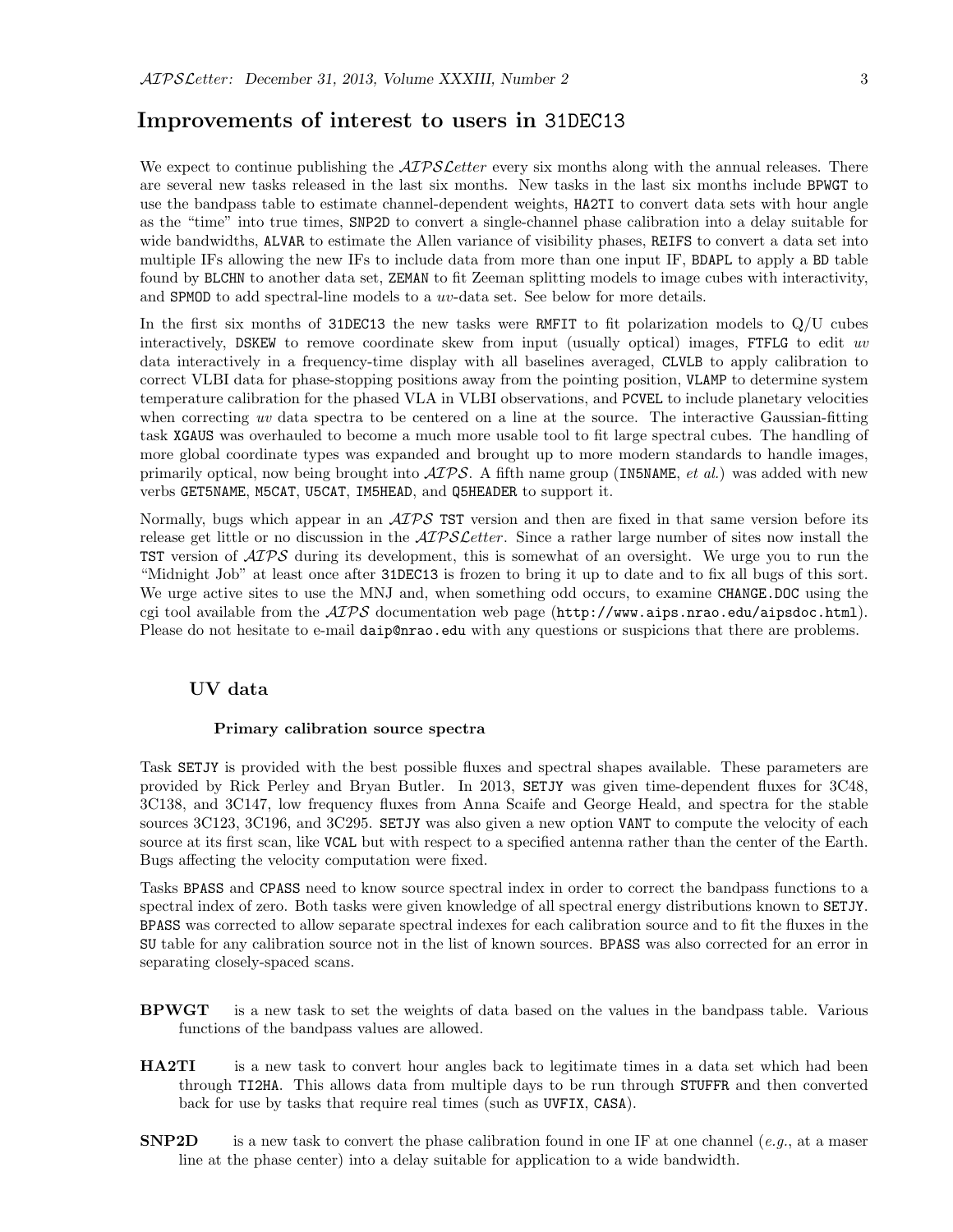- SPLIT and SPLAT ran into trouble when a source was found to have no data. The error messages have been improved and history card counters reset. SPLAT copies only those flag tables with a version greater than the one being applied (when making a multi-source output file.)
- UVFND now offers the NCHAV option so that tests are performed on a channel average rather than a noisier single-channel value.
- **LISTR** can now list  $P_{sum}$  and  $P_{dif}$  from SY tables with OPTYPE 'GAIN'.
- ALVAR is a new task to compute the Allen variance of complex visibilities in several ways. It prints the answers as a function of baseline and IF which may be used to evaluate the performance of the telescope.
- TYAPL was changed to give "skipped" antennas (due to bad values in the SY table and the CUTOFF adverb) values equal to the average of those antennas which were not skipped. While not perfect, this will put the data weights on a similar basis.
- RFLAG was given two more options to flag whole baselines in any spectral window that has fluxes exceeding the new parameters (FPARM(15) and FPARM(16)).
- **REIFS** is a new task to divide a data set into multiple IFs. The new IFs can include data from more than one input IF which allows the task to retain IF-dependent values from the input tables.
- SPFLG was given double-precision counters to avoid overflows, was changed to handle missing sources in the source table, and was fixed to label sub-images correctly. DPARM $(4)$  = 2 is a new option to divide not only by the source flux (as a function of IF) but also to determine a spectral index and use it to determine the flux to be divided into each channel.
- UVPLT was given the DOSCALE option to divide the plotted fluxes by those in the source table, including optionally a spectral index also found from the source table values. Thus the plot is of normalized flux.
- CLIP was given the DOSCALE option to divide the tested fluxes by those in the source table, including optionally a spectral index also found from the source table values. Thus the clipping is based on normalized flux and so might apply to multiple sources.
- BLCHN was changed to correct the answers for the calibration source spectral index. The "known" sources have spectral indexes available, unknown sources will find the spectral index from the source table, or the user may specify a spectral index (and curvature). The correction may be turned off if desired.
- **BDAPL** is a new task to apply a BD table found by BLCHN to another data set (*i.e.*, not the one input to BLCHN.
- USUBA was changed to write subarray value 0 into those tables for which the new subarray values are not readily determined. Only tables with subarray, source, time, and antenna columns will get the newly determined subarray numbers. All tasks should understand that subarray 0 means all subarrays.

#### Imaging

- **SUBIM** was given a ZINC option to allow selecting every  $n<sup>th</sup>$  plane. The option to determine the average, minimum, or maximum over the XINC  $\times$  YINC  $\times$  ZINC voxel was retained. Errors in the old implementation of this option were corrected.
- TRANS messed things up badly when swapping rows with a row reversal. The task usually died from writing off the end of the file. The matter has been fixed.
- IMAGR was corrected to compute the average included frequency correctly. Previously it assumed that the frequencies were in a monotonic and regular sequence.
- TVMOVIE can be replicated in an animated gif for use in talks. Information about how to do this was added to the help file.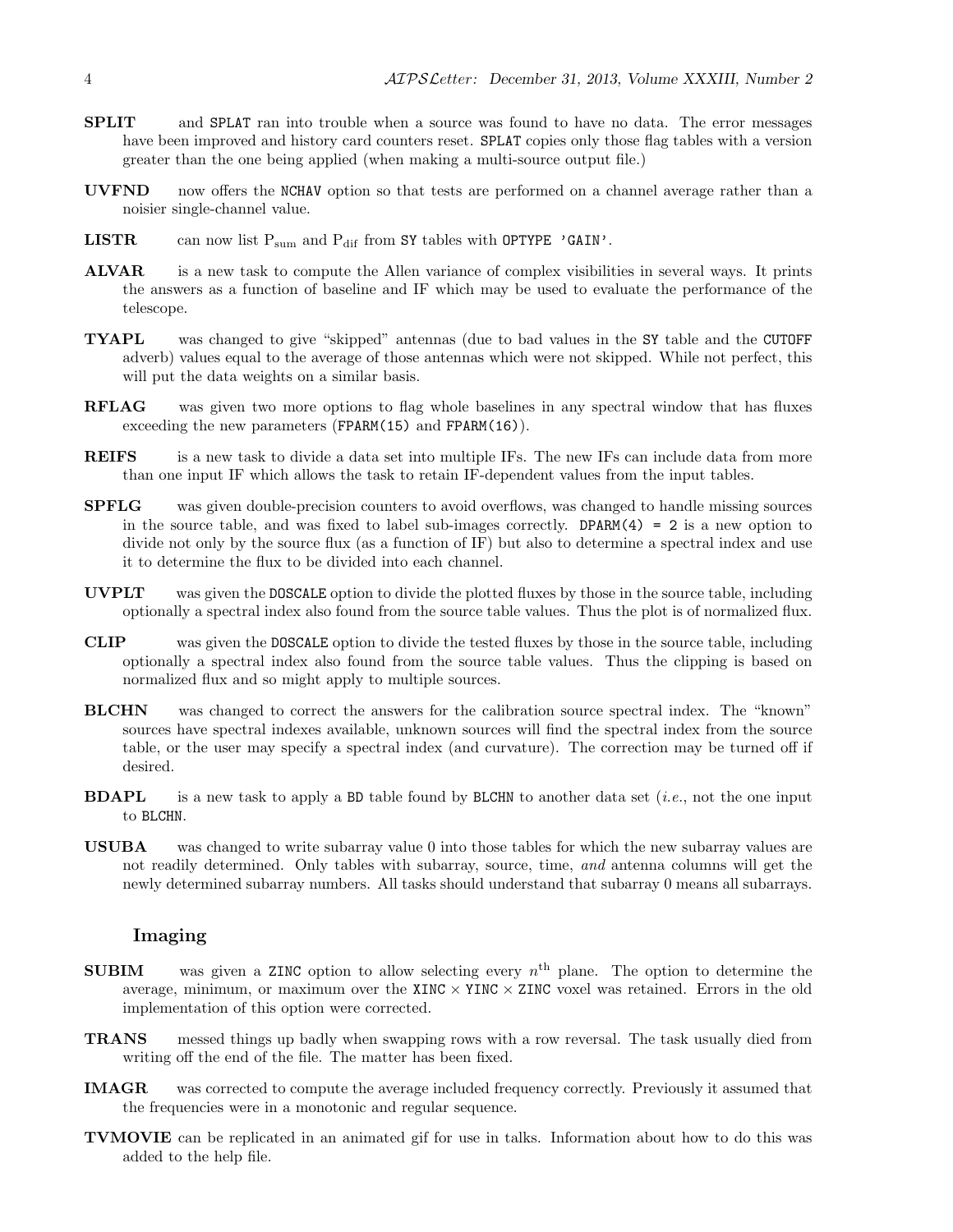#### Analysis

#### Interactive analysis of spectral cubes

The previous  $\mathcal{A} \mathcal{D} \mathcal{S} \mathcal{L}$  reported on the overhaul of XGAUS to make a truly useful, interactive task to fit Gaussians to spectral-line cubes. It also reported the creation of a task to fit rotation measures to cubes of Stokes Q and U. Tests of RMFIT show that it correctly resolves RM components which are totally blended in Faraday rotation measure synthesis methods. These tasks received considerable effort over the last six months as well. The most notable changes are to allow XGAUS to fit up to 8 Gaussians at every pixel, to allow both tasks cubes up to 8192 pixels on the  $x$  axis, and, optionally, to fit spectral index in RMFIT. Both tasks were changed to display the image step wedge more clearly (including a line drawn around the image), to handle the setting of blotch regions with more forgiveness for user error, to display and manage images larger than the TV display, to display the fit results and errors more completely, to try additional methods for finding the next initial guess, to solve for the fit even when a parameter or component is not fit, and to allow restarts on smaller regions interior to the region used initially. RMFIT was changed to function without a total-intensity input image, to allow the user to set the Q and U display ranges, and to record more things in the RM table including the rms of the fit evaluated with and without weighting. XGAUS was changed to drop a number of adverbs that are no longer useful in the overhauled task.

A new task, based on XGAUS has now been written. It is called ZEMAN and solves at each spectrum the equation  $V(c) = AI(c) + 0.5BdI(c)/dc$  where  $V(c)$  is the Stokes V cube at channel c and  $I(c)$  is the total intensity spectrum. The task also offers the option of using the XG table produced by XGAUS and solving  $V(c) = AI(c) + 0.5 \sum [B_i dG_i(c)/dc]$ , where  $G_i$  is the *i*'th Gaussian component. **ZEMAN** has much of the same structure as XGAUS and RMFIT although the fit is linear and not as difficult as the Gaussian and rotation measure ones. In the end, ZEMAN will produce images of A and B or  $B_i$ . The Gaussian model for ZEMAN has been found correct answers in data of poor spatial resolution (in which 2 lines overlap spatially) when compared to the same region observed earlier with good spatial resolution.

#### Other analysis

- **SPMOD** is a new task that adds a model to an existing uv-data set. The model is of spectral lines of specified spatial type, position, and extent and frequency position and Gaussian width. Up to 9999 components may be specified.
- SAD, IMFIT, and JMFIT were corrected to return positive error bars even when the component peak flux is negative.
- **SLFIT** was changed to scale with the slice minimum and maximum rather than those of the image as a whole. Changed to use double precision to deal with extreme images.
- FARS was corrected to use buffers large enough for the images in allowed.

#### General and system matters

- RUN files may now contain RUN commands, up to a nesting level of 20. The "verb" COMPRESS uses RUN and so counts as one of the 20.
- install.pl was changed to drop the dependence on certain Perl "packages" which are not always available.
- Unix sockets have predictable names which are used by  $\mathcal{AIPS}$  but this now fails on Mac systems. The start-up procedures were changed to skip the test on the display name on Macs. This does interfere with the option to have one computer display on multiple computers, but Macs are not usually used in that way.
- Tables may have flagged rows, since this option is directly available to the user. All table routines should return flagged rows to the calling routine with a negative error code to indicate the flagging. Numerous table routines that did other things were corrected. Calling routines should deal with flagged rows appropriately (skip them usually).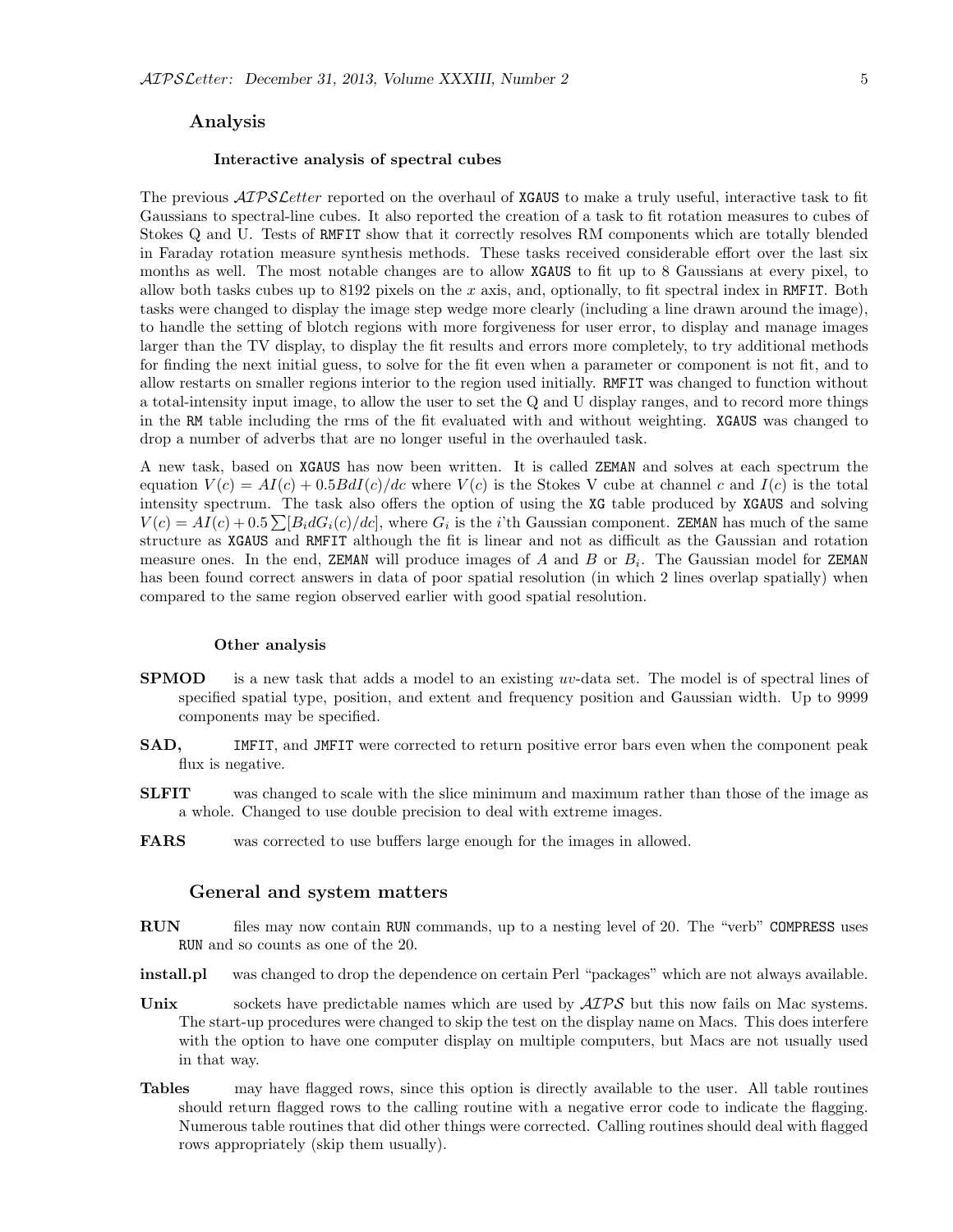## Patch Distribution for 31DEC12

Because of the extensive use of binary installations, we now patch the master copy of the most recently frozen version. Older versions are not corrected even for egregious errors. Thus, 31DEC12 was patched during 2013 and 31DEC13 will be patched as needed during 2014. Your copy of them may be corrected simply by running a Midnight Job. Information about patches and the code may be found using links from the main AIPS web page or by anonymous ftp to the NRAO server ftp.aoc.nrao.edu. Documentation about patches to a release is placed on this site at pub/software/aips/release-name and the code is placed in suitable sub-directories below this. Patches to older releases are kept here as well, but they will require local compilation.

The 31DEC12 release is no longer available for installation and will no longer receive patches even for egregious errors. It had a number of important patches during 2012. They are

- 1. Bandpass calibration was not applied to enough channels to support frequency smoothing afterward. 2013-01-16
- 2. Tick increments were computed with an erroneous round-off parameter leading some tick marks to be plotted at offset values. 2013-01-29
- 3. POSSM had a variety of irritating bugs. 2013-02-05
- 4. FITLD turned off DIGICOR corrections when the array name was not VLBA. 2013-02-05
- 5. FITLD, after correction 4, failed if it could not make a CQ table. 2013-02-18
- 6. CL2HF aborted because of an internal name conflict. 2013-02-19
- 7. PRTAB had a format issue with large F formats (NDIG  $\leq$  0). 2013-03-01
- 8. COMB did not do POLC correctly when using constant noise values. 2013-04-04
- 9. AFARS had a header bug causing it to try to write too much. 2013-04-05
- 10. FITLD could get the EQUINOX wrong in the SU table with FITS-IDI input. 2013-04-11
- 11. COMB messed up scaling when combining two images with one of them not JY/BEAM. 2013-05-03
- 12. FITLD had a bad warning message, causing aborts on some machines. 2013-05-21
- 13. BPASS rounded times outward for each scan by too much. 2013-06-17
- 14. SETJY used Perley 2010 coefficients but reported Perley 2013 coefficients. 2013-06-26
- 15. IMAGR computed the actual average frequency wrongly. 2013-07-03
- 16. IMFIT and JMFIT could return negative error bars when the object was negative. 2013-07-07
- 17. TRANS messed up when reversing the order of an axis it was also swapping. 2013-07-17
- 18. PRTAB had formatting issues with large tables with many blanked values. 2013-07-25
- 19. SU table access was incorrect in some routines including widely used ones. 2013-07-29
- 20. SPFLG had a gridding counter which could overflow with modern data sets. 2013-08-16
- 21. PRTAB had formatting issues with required E formats in F-format modes. 2013-08-23
- 22. SETJY and CVEL were affected by a bad variable in setting the Doppler velocity and the former omitted the system velocity when setting source velocities. 2013-10-21
- 23. ISPEC on an image with an FQID axis could fail. 2013-10-24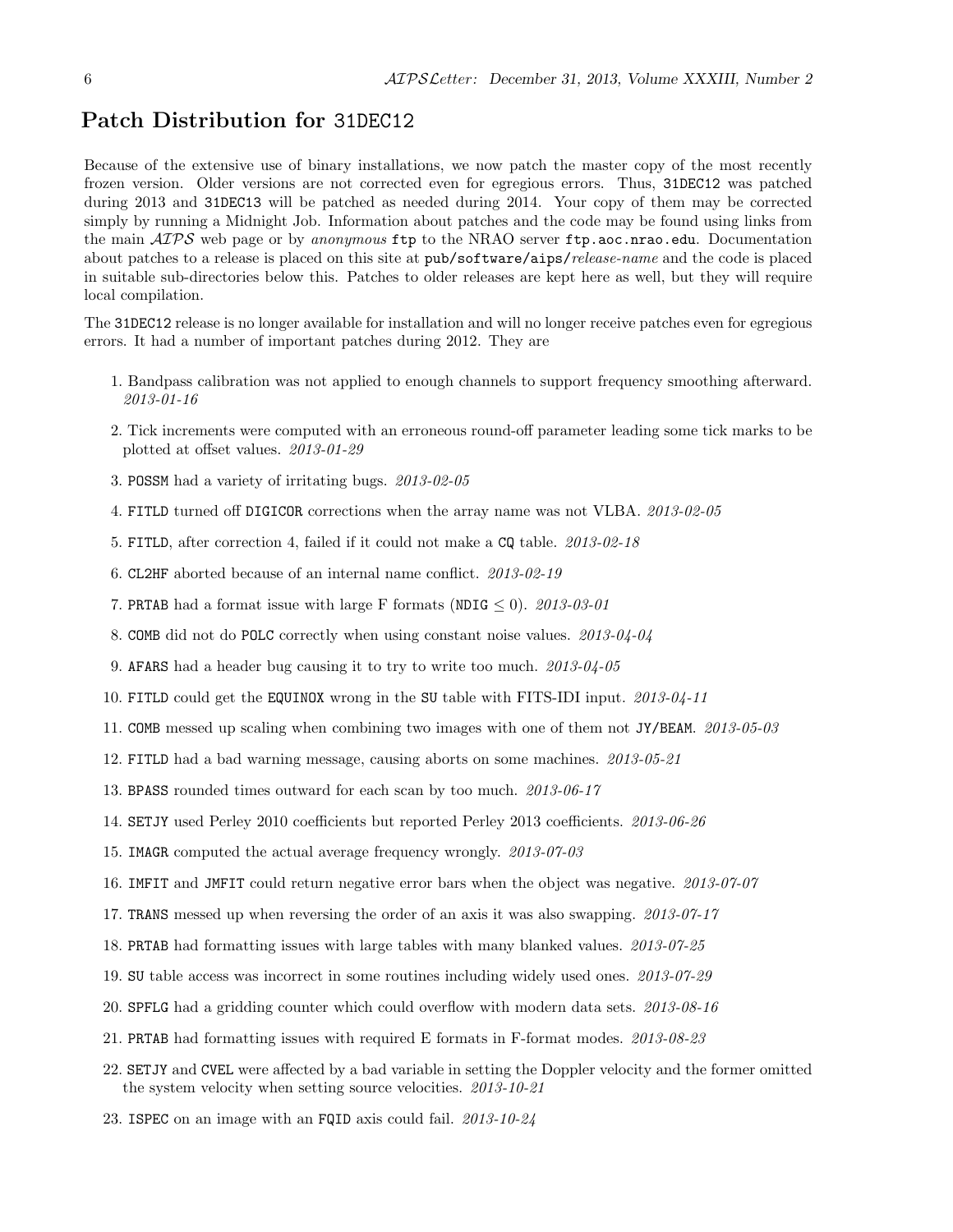## AIPS Distribution

From the NRAO system logs, we count apparent MNJ accesses, downloads of the tar balls, and rsync accesses by unique IP address. Since DSL and some university and other connections may be assigned different IP addresses at different times, this will be a bit of an over-estimate of actual sites. However, a single IP address is often used to provide  $\mathcal{AIPS}$  to a number of computers, so these numbers are at the same time an under-estimate of the number of computers running current versions of  $\mathcal{AIPS}$ . In 2013, a total of 307 different IP addresses downloaded the frozen form of 31DEC12 and 1013 IP addresses downloaded 31DEC13 in tarball or binary form. Fully 1264 IP addresses accessed the NRAO cvs master. Each of these has at least installed some version of  $\mathcal{AIPS}$  and 365 appear to have run the MNJ at least occasionally. The total number of unique IP addresses in these three lists was 1937. The table below shows these numbers as a function of year since we began recording them. The attached figure shows the cumulative number of unique sites, cvs access sites, and download sites known to us as a function of week in 2013. The numbers for 2012 are also plotted and show an increase in 2013 in all numbers except those for cvs, perhaps due in part to a VLBI workshop which used AIPS.

|      |          |          |            |            | <b>TST</b> | <b>NEW</b> |            | Total  |
|------|----------|----------|------------|------------|------------|------------|------------|--------|
| year | TST name | NEW name | <b>TST</b> | <b>NEW</b> | binary     | binary     | <b>CVS</b> | unique |
| 2004 | 31DEC04  | 31DEC03  | 808        | 196        |            |            | 797        | 1276   |
| 2005 | 31DEC05  | 31DEC04  | 832        | 246        | 299        | 48         | 982        | 1460   |
| 2006 | 31DEC06  | 31DEC05  | 806        | 191        | 402        | 94         | 1050       | 1398   |
| 2007 | 31DEC07  | 31DEC06  | 965        | 277        | 669        | 161        | 1385       | 1811   |
| 2008 | 31DEC08  | 31DEC07  | 1058       | 246        | 986        | 303        | 1667       | 2107   |
| 2009 | 31DEC09  | 31DEC08  | 1228       | 307        | 1082       | 478        | 1855       | 2399   |
| 2010 | 31DEC10  | 31DEC09  | 1228       | 307        | 1203       | 477        | 1914       | 2416   |
| 2011 | 31DEC11  | 31DEC10  | 1105       | 270        | 1064       | 424        | 1747       | 2228   |
| 2012 | 31DEC12  | 31DEC11  | 940        | 284        | 1028       | 396        | 1309       | 1698   |
| 2013 | 31DEC13  | 31DEC12  | 1014       | 307        | 990        | 443        | 1264       | 1937   |

**2011-2013 systems shipped and CVS access by site**